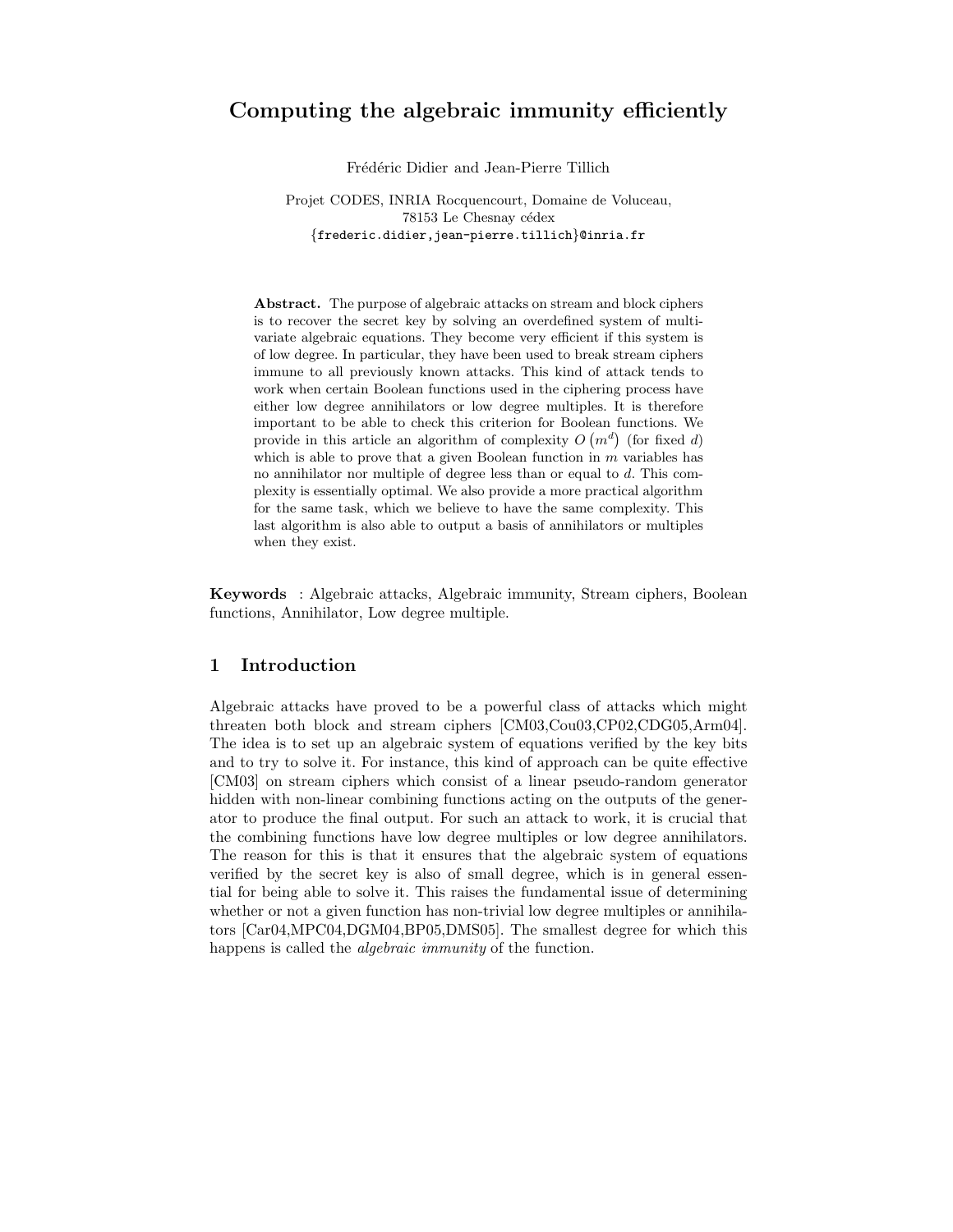Here we are going to address this issue for Boolean functions. Note that this is the main case of interest in this setting and that the algorithms presented here can be generalized to fields of larger size. This problem has already been considered in the literature. In [MPC04] three algorithms are proposed to decide whether or not a Boolean function in  $m$  variables has a non-trivial annihilator of degree at most d. Note that it is readily checked that finding a multiple of degree d for f amounts to finding an annihilator of degree d for  $1 + f$ . Therefore it is sufficient for computing the algebraic immunity to be able to test whether or not a Boolean function has annihilators of a certain degree. All three algorithms have complexities of order  $O\left(\binom{m}{d}^3\right)$ . Gröbner bases have also been suggested to perform this task (see [FA03]) but it is still unclear if they perform better than the aforementioned algorithms.

Recall that a Boolean function  $g$  of degree  $d$  in  $m$  variables is an annihilator of a Boolean function f with support of size N iff the  $k \stackrel{\text{def}}{=} \binom{m}{0} + \binom{m}{1} + \cdots + \binom{m}{d}$ coefficients of the monomials of  $g$  verify a system of  $N$  linear equations (the equations express the fact that  $g$  has to be equal to zero at points for which  $f$ is equal to 1). We will suppose here that computing a value of f is in  $O(1)$  and that it is the only thing we can do. This implies that the complexity of checking whether or not a Boolean function has an annihilator of degree at most  $d$  is at least of order  $\Omega(k)$  since we need to check the value of f on at least k points.

We are going to present here a new algorithm (namely Algorithm 1 in this paper) which is able to prove the non-existence of annihilators of a certain degree efficiently. More precisely, we prove that for fixed  $d$ , the expected running time for our algorithm to prove that there is no non-trivial annihilator of maximum degree d is of order  $O(k)$ . This algorithm might fail to prove such a property for certain Boolean functions which have actually annihilators of this kind, we prove however that the proportion of such functions is negligible. In view of the previous lower bound, this algorithm is essentially optimal.

We also present another algorithm, namely Algorithm 2, which computes a basis for the annihilators of degree  $\leq d$ . We conjecture that the average running time of this algorithm is not worse than the average running time of Algorithm 1 when the latter succeeds in proving that there is no annihilator (which would then be of order  $O(k)$ , but we are only able to prove that its average running time is in this case of order  $O(k(\log m)^2)$ . Several remarks can be made here.

- It should be noted that the case of small d and rather large  $m$  is definitely interesting in cryptography. We wish to emphasize that it implies that we are far from checking all the entries of f to perform such a task. For instance, we are able to test that a random function in 64 variables has no non-trivial annihilator of degree 5 in a few minutes.
- It should be stressed here that our proof does not rely on any assumption about the linear system of equations which arises when a degree d annihilator is sought after. In particular, we do not assume that it behaves like a random system of linear equations, but we rely on a general result about the probability of not being able to recover erasures for linear codes for which the generalized weights distribution is known [Did05].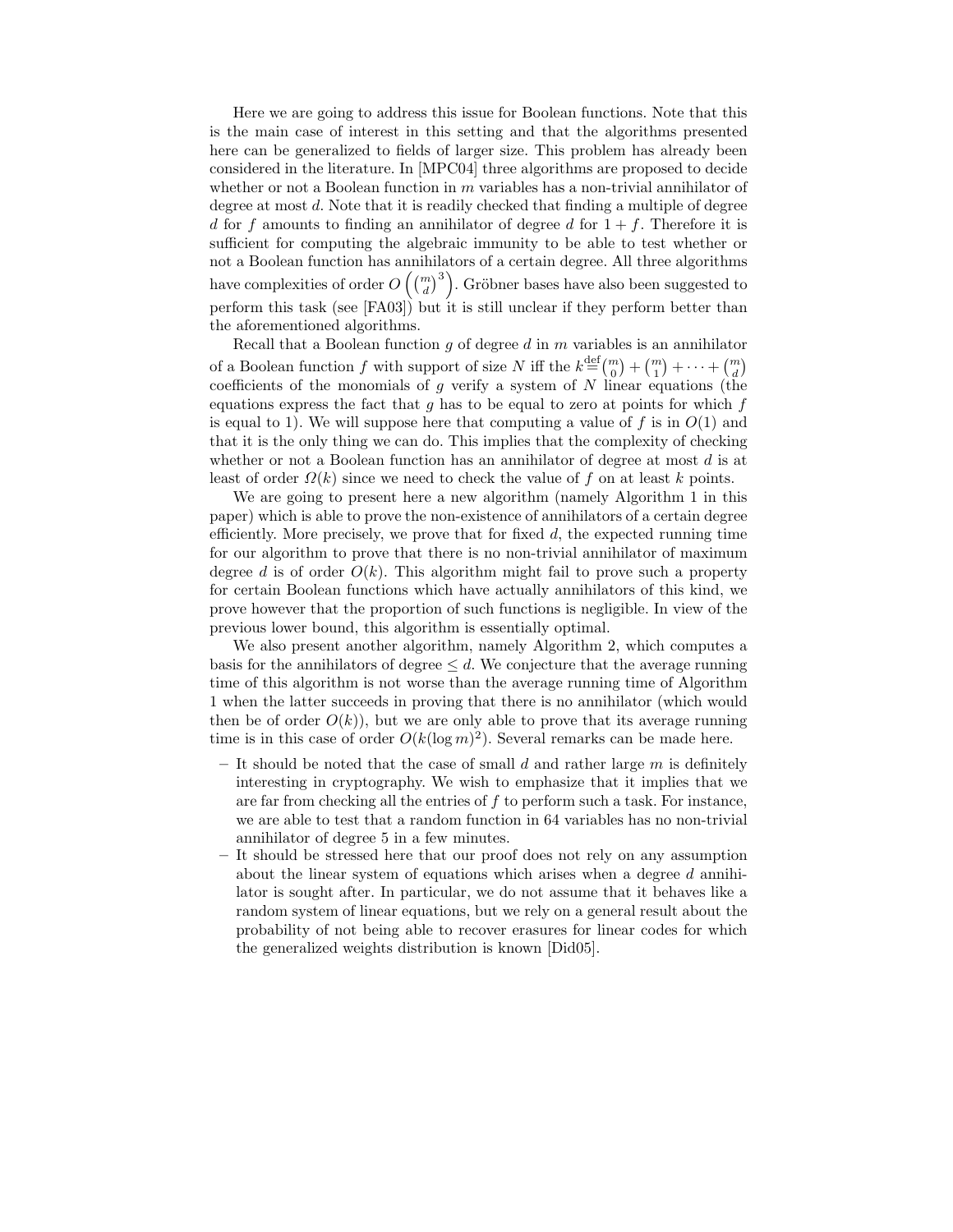– The complexity of Algorithm 2 is not the same when there is an annihilator of the specified degree. We note that in this case, if we want to be sure that the output is indeed an annihilator, then the complexity of such an algorithm is necessarily at least of order the number of entries of f. We present in Section 4 a way to modify this algorithm to make it faster in this case. Its output is in general only a basis of a space which contains the space of annihilators we look after. This algorithm and Algorithm 2 itself have been implemented. In our experiments, we found no example for which the output was not the space of annihilators itself.

## 2 Algebraic Immunity of a Boolean function

In this section we recall basic facts about Boolean functions and algebraic immunity. We also introduce the tools we will need to analyze the complexity of our algorithms. In all this paper, we consider the binary vector space  $\mathcal{B}(m)$  of mvariable Boolean functions, that is the space of functions from  $\{0,1\}^m$  to  $\{0,1\}$ . It will be convenient to view  $\{0,1\}$  as the field over two elements, what we denote by  $\mathbf{F}_2$ . It is well known that such a function f can be written in an unique way as an *m*-variable polynomial over  $\mathbf{F}_2$  where the degree in each variable is at most 1 using the Algebraic Normal Form (ANF) :

$$
f(x_0,...,x_{m-1}) = \sum_{u \in \mathbf{F}_2^m} \alpha_u \left( \Pi_{i=0}^{m-1} x_i^{u_i} \right) \text{ where } \alpha_u \in \mathbf{F}_2, u = (u_0,...,u_{m-1}).
$$

By monomial, we mean in what follows, a polynomial of the form  $\Pi_{i=0}^{m-1}x_i^{u_i}$  with  $(u_0, \ldots, u_{m-1}) \in \mathbf{F}_2^m$ . The *degree* of f is the maximum weight of the u's for which  $\alpha_u \neq 0$ . By listing the images of a Boolean function f over all possible values of the variables, that is  $(f(x))_{x \in \mathbf{F}_2^m}$  (with some particular order over  $\mathbf{F}_2^m$ ) we can also view it as a binary word of length  $n \stackrel{\text{def}}{=} 2^m$ . The *weight* of a Boolean function f is denoted by |f| and is equal to  $\sum_{x \in \mathbf{F}_2^m} f(x)$  (the sum being performed over the integers). We also denote in the same way the (Hamming) weight of a binary  $2<sup>m</sup>$ -tuple. A *balanced* Boolean function is a function with weight equal to half its length, that is  $n/2$ .

Dealing with algebraic immunity, we will be interested in the subspace  $\mathcal{B}(d, m)$ of  $\mathcal{B}(m)$  formed by all Boolean functions of degree  $\leq d$ . Note that the set of monomials of degree  $\leq d$  forms a basis of  $\mathcal{B}(d,m)$ , we call it the monomial basis. By counting the number of such monomials we obtain that the dimension  $k$  of  $\mathcal{B}(d,m)$  is given by  $k = \sum_{i=0}^{d} \binom{m}{i}$ .

As mentioned in the introduction, the algebraic immunity quantifies the immunity of a cryptosystem to some recent algebraic attacks. These attacks try to break a cryptosystem by solving an algebraic system involving the key bits. The equations involved often depend on a Boolean function  $f$  used in the ciphering process. The idea is that  $f$  can be replaced by its annihilators or multiples to obtain a new system of lower degree. The complexity of the attack depends on the degree of this system which is nothing but the algebraic immunity of  $f$ . Considering the pointwise product of two m-variable Boolean functions  $f$  and  $g$ ,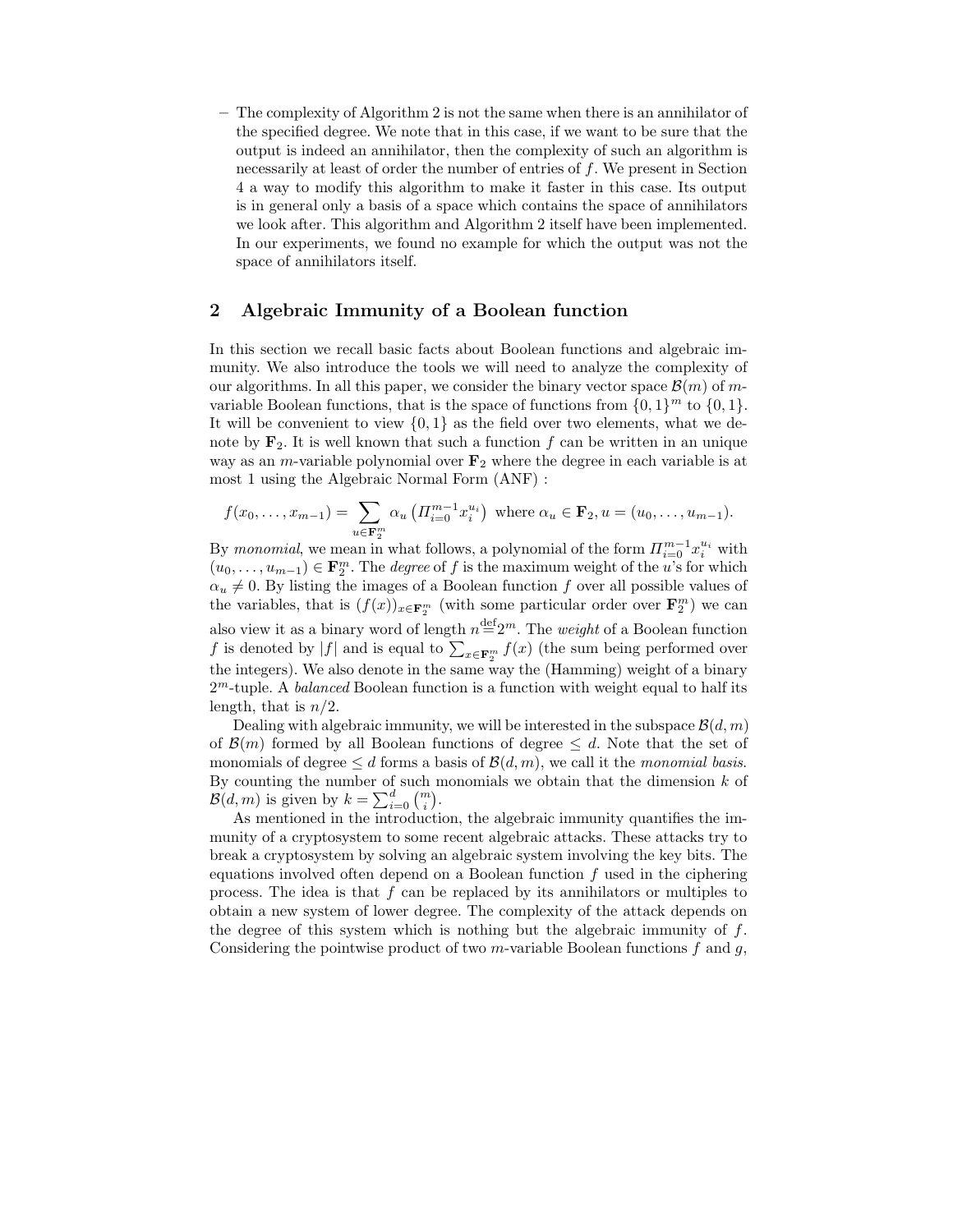$\forall x \in \mathbf{F}_2^m$ ,  $f.g(x) = f(x)g(x)$ , a function g is an annihilator of f if and only if  $f.g$  is equal to 0, and a function g is a multiple of f if and only if there exists a Boolean function h such that  $f.h$  is equal to g. Note that in the latter case, since the existence of such a function is equivalent to the fact that the set of zeros of f is included in the set of zeros of g, we also have  $f.g = g$ , which is equivalent to  $(f+1)g = 0$ , i.e. g is an annihilator of  $1+f$ . By definition, the algebraic immunity of f is the smallest degree d such that f admits a non-trivial annihilator or multiple of degree d. By the previous remark, this is also the smallest degree of a non-trivial annihilator of f or  $1 + f$ . In this paper, we will be interested in computing efficiently the algebraic immunity of a Boolean function. For achieving this aim, it is clearly sufficient to be able to find efficiently the smallest degree of a non-trivial annihilator of a Boolean function. Note that a Boolean function f admits a non-trivial annihilator of degree  $\leq d$  iff the following set of equations with unknowns  $\beta_u \in \mathbf{F}_2$ , where  $u = (u_0, \dots, u_{m-1})$  ranges over all binary m-tuples of weight  $\leq d$ , has a non-zero solution

$$
\left(\sum_{|u| \le d} \beta_u x_0^{u_0} \dots x_{m-1}^{u_{m-1}} = 0\right)_{x = (x_0, \dots, x_{m-1}) \in \mathbf{F}_2^m : f(x) = 1}
$$
\n(1)

This just expresses the fact that a Boolean function g of degree  $\leq d$  (that is a function  $g(x_0, \ldots, x_{m-1}) = \sum_{u=(u_0, \ldots, u_{m-1}) \in \mathbf{F}_2^m : |u| \le d} \beta_u x_0^{u_0} \ldots x_{m-1}^{u_{m-1}}$ ) annihilates f if and only if for all points x at which  $\hat{f}$  evaluates to 1, g is equal to 0. Our task will be to solve this linear system efficiently.

To estimate the complexity of the algorithms given in the following sections, we will use this result

**Theorem 1** Let  $\lambda$  be the fraction of m-variable Boolean functions of weight w with a non-trivial annihilator of degree  $\leq d$ ,  $k = \binom{m}{0} + \binom{m}{1} + \cdots + \binom{m}{d}$  and  $n = 2^m$ . Then  $\lambda \le \exp\left[\frac{n}{2^d} \left(\frac{k}{n} (d \ln 2 + 3) + \ln (1 - \frac{w}{n})\right)\right]$ .

*Proof.* See [Did05].

$$
\Box
$$

## 3 Proving the non-existence of an annihilator efficiently

We provide in this section an efficient algorithm which proves that a given Boolean function has no non-trivial annihilator up to a given degree. We hasten to say that we are going to present an improved version of this algorithm in the next section which will also be able to output a basis of the annihilator space up to a certain degree. The purpose of the algorithm presented here is that it can be analyzed rigorously and has average complexity of order  $O(m^d)$  to prove that an *m*-variable Boolean function has no non-trivial annihilator of degree  $\leq d$ .

This algorithm makes heavily use of Gaussian elimination in its basic subroutines. What we call *lazy Gaussian elimination* in what follows simply consists in solving system (1) by inserting one by one the equations in a matrix that is kept reduced all the time.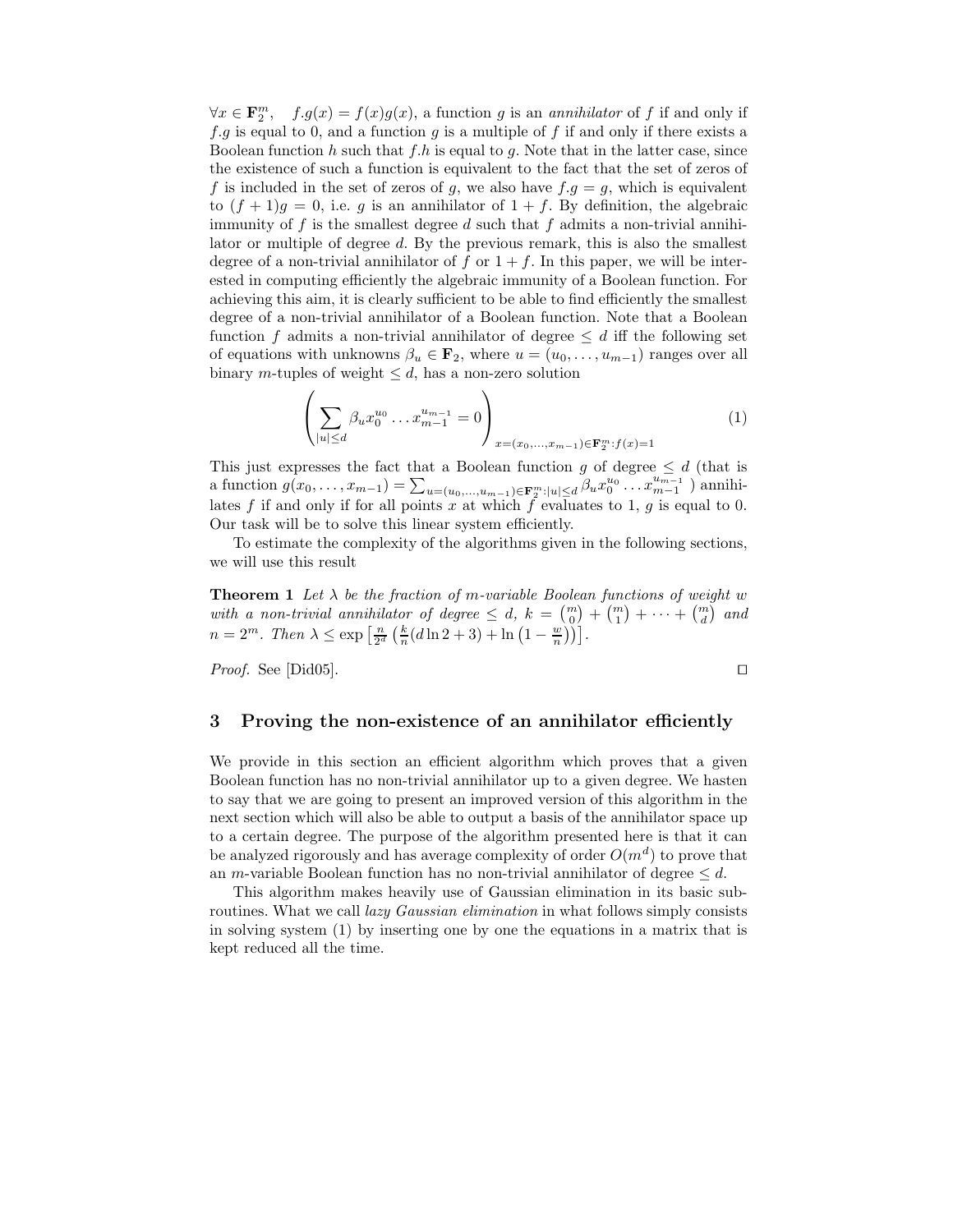When our algorithm looks for annihilators of degree  $\leq d$  for an m-variable Boolean function  $f$ , it will apply lazy Gaussian elimination on subfunctions of f and will look for annihilators of lower degree. More precisely, it will apply lazy Gaussian elimination for other values of  $d$  and  $m$ , that is degrees  $d'$  in the range  $1 \le d' \le d$  and number of variables m' of the form  $2d + 1 + \lceil \log m \rceil$ . We need a bound on the probability that an  $m'$ -variable Boolean function has no non-trivial annihilator in  $\mathcal{B}(d',m')$ . We will focus on *random balanced Boolean* function which is one of the most significant random model in a cryptographic context. The analysis carried over here can of course be applied to more general probabilistic models.

Lemma 1. Let f be a random balanced Boolean function in m variables. Consider an m'-variable Boolean function  $f'$  obtained by fixing  $m - m'$  variables of f. Let  $m' = 2d + 1 + \lceil \log m \rceil$  and  $1 \le d' \le d$ , then as m tends to infinity, the probability that there is a non-trivial degree  $d'$  annihilator for  $f'$  is upper bounded  $by e^{-2^{2d-d'}(1+o(1))m}.$ 

### Proof. See appendix, Section A.

Moreover, we also need to give an upper bound on the expected running time of the previous lazy Gaussian elimination. It is quite likely that it is of order  $O(k^3)$ , but we are only able to prove the slightly weaker statement :

Lemma 2. The expected running time of lazy Gaussian elimination applied to the f' of the previous lemma is upper bounded by  $O(d'k'^3)$ , where  $k' = \binom{m'}{0}$  +  $\cdots + {m' \choose d'}$ .

Proof. See appendix, Section B.

Our algorithm is based on the the classical  $(u, u + v)$  decomposition of a Boolean function. Given a Boolean function  $f$  of degree  $r$  in algebraic normal form, one can write  $f(x_0, \ldots, x_{m-1}) = u(x_0, \ldots, x_{m-2}) + x_{m-1}v(x_0, \ldots, x_{m-2})$ where u and v are Boolean functions in  $m-1$  variables. Note that for  $x_{m-1} = 0$ we have  $f(x_0, \ldots, x_{m-1}) = u(x_0, \ldots, x_{m-2})$  whereas for  $x_{m-1} = 1$  we have  $f(x_0, \ldots, x_{m-1}) = u(x_0, \ldots, x_{m-2}) + v(x_0, \ldots, x_{m-2})$ . In other words, u is the restriction of f to the space  $x_{m-1} = 0$  and  $u + v$  is the restriction of f for  $x_{m-1} = 1$ . Moreover, the degree of u is at most r and the degree of v is at most  $r-1$ .

Now, if there exists a non-trivial annihilator g for f of degree  $\leq d$ , then by decomposing g in  $(u', u' + v')$  we either have:

 $-u' \neq 0$  and  $u'.u = 0$ . This yields a non-trivial annihilator of u of degree  $\leq d$ . - u' is zero but not v'. Then  $v'(u + v) = 0$  and we get a non-trivial annihilator of  $u + v$  of degree  $\leq d - 1$ .

This simple remark is the underlying idea of our algorithm : to check that f has no non-trivial annihilator of degree  $\leq d$  we check that neither u (or what is the same the restriction of f to  $x_{m-1} = 0$ ) has a non-trivial annihilator of degree  $\leq d$  nor  $u + v$  (i.e. the restriction of f to  $x_{m-1} = 1$ ) has a non-trivial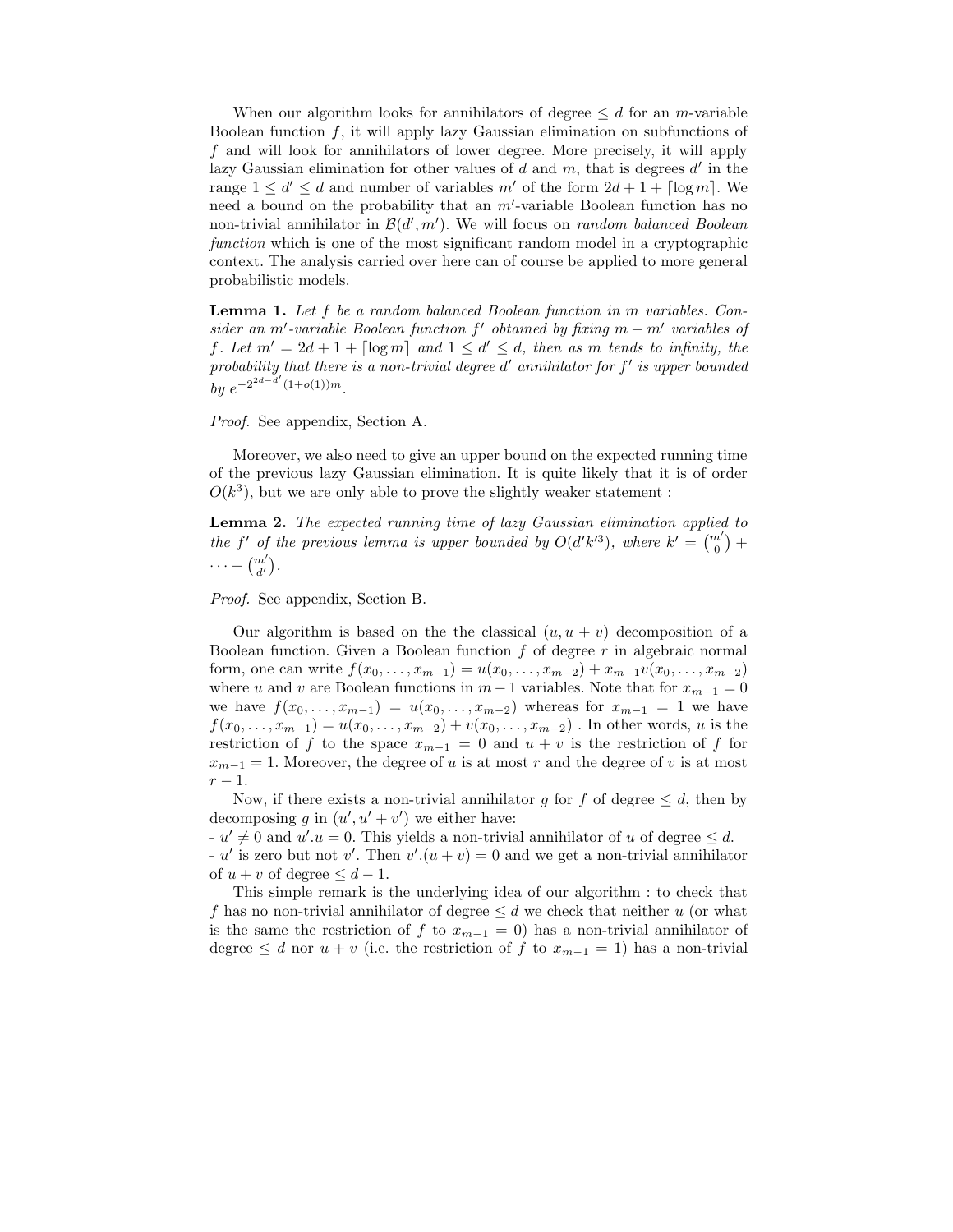annihilator of degree  $\leq d-1$ . We perform this task recursively by decomposing u and  $u+v$  further, up to the time the number of variables in the decomposition is equal to  $2d+1$  +  $\lceil \log m \rceil$ . This is illustrated by Figure 1. The first number in each couple represents the maximum annihilator degree to consider. The second number corresponds to the number of variables in the corresponding subfunction. We will continue the decomposition up to a certain depth as indicated above. Note that the decomposition may also stop because the degree of the annihilator to consider is zero.



Fig. 1. Recursive decomposition of a 9-variable Boolean function used to find an annihilator of degree smaller than or equal to 2. The decomposition is performed up to 6-variable subfunctions. The bottom squares represent the domains of the subfunctions which are leaves of the decomposition.

It is important to notice the following fact

**Fact 1** The first level of decomposition of a Boolean function  $f(x_0, \ldots, x_{m-1})$ corresponds for the left part to the restriction of f to  $x_{m-1} = 0$ , whereas the right part corresponds to the restriction of f to  $x_{m-1} = 1$ . More generally, consider a subfunction  $f'$  at the l-th level of the decomposition. It is associated to a path  $p = (p_1, \ldots, p_l) \in \mathbf{F}_2^l$  starting from the root (that is f) by choosing either left or right children at each level. Here the value of  $p_i$  is 0 if we go from level i–1 to level i by choosing the left children and  $1$  otherwise. Notice that  $f'$  is the restriction of f to  $x_{m-1} = p_1, \ldots, x_{m-l} = p_l$ . Moreover, if we look for an annihilator of degree d for f, we search for an annihilator of degree  $d - |p|$  for f'.

More formally, our algorithm is the following

**Algorithm 1** (Immunity verification) The input is an  $m$ -variable Boolean function  $f$  and a parameter  $d$ . The output is Yes if it can prove that there is no non-trivial annihilator of degree  $\leq d$ , No otherwise.

- 1. [decomposition] Recursively decompose the variable space of f according to d and this up to subfunctions in  $2d + 1 + \lceil \log m \rceil$  variables. For each leaf, execute step 2.
- 2. [Subfunction verification] Use lazy Gaussian elimination with the correct degree to compute the annihilator space of the considered subfunction. If there is a non-trivial annihilator then go directly to step 4, otherwise continue.
- 3. [Immune] Output Yes: f has no non-trivial annihilator of degree  $\leq d$ .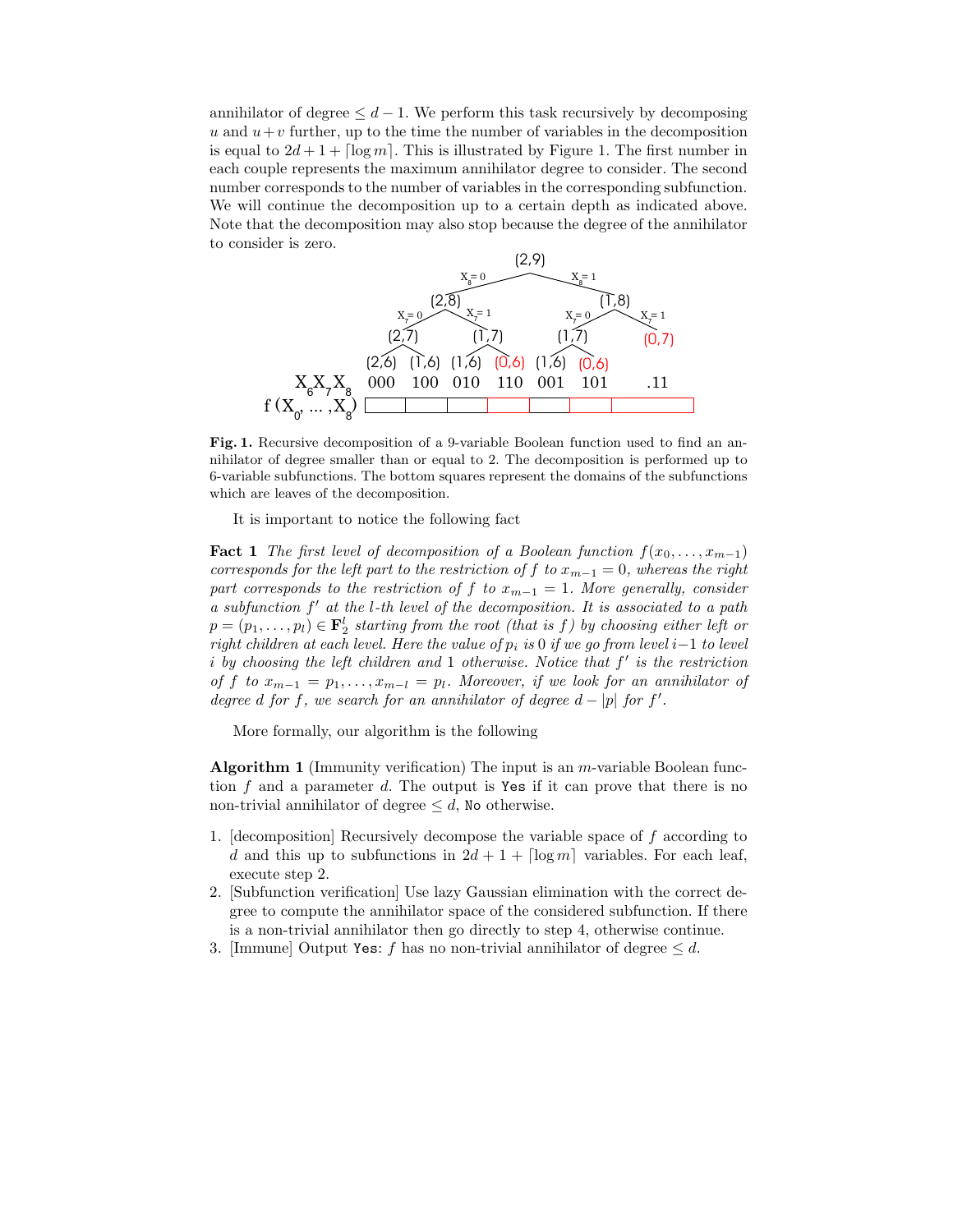4. [Unknown] Output No: we cannot prove the immunity of f.

Since in most cases of interest in cryptography,  $d$  is small, we can continue the decomposition quite far and still have with high probability that each subfunction does not admit any annihilator of the required degree. The point is that verifying with a classical algorithm that there is no annihilator for each subfunction is much faster than verifying it for the whole function. The real gain comes actually from the fact that the decomposition often ends at subfunctions for which we just have to check that the constant function 1 is not an annihilator. For this, we just have to find a corresponding value of the subfunction which is equal to 1. This can be done in  $O(1)$  expected time. Hence, the more we decompose  $f$ , the faster we get but the more chance we have to output "No", since the probability that at least one of the subfunctions admits an annihilator increases. Choosing to decompose the functions up to a number of variables equal to  $2d+1$  +  $\lceil \log m \rceil$  is a good tradeoff. For this choice we are able to prove the following

Theorem 2 Let f be a random balanced m-variable Boolean function. Let d be fixed, then as m tends to infinity, Algorithm 2 runs in  $O(k) = O(m^d)$  expected time and proves that there is no non-trivial annihilator up to degree d, except for a proportion of functions which is at most  $O\left(e^{-2^d m(1+o(1))}\right)$ .

Proof. See Appendix C.

## 4 An efficient algorithm for finding annihilators

It the previous section, we considered a fixed depth decomposition, but the depth of decomposition may vary. For a given function  $f$ , the best decomposition for our problem is actually the smallest decomposition such that each subfunction has no non-trivial annihilator of the required degree.

By using a specific order on the monomials it is possible to work on this best decomposition. In practice, this new algorithm (Algorithm 2) will perform really well as shown by the running time presented later and will even be able to output an annihilator when it exists. However, analyzing directly Algorithm 2 seems to be more involved. We can only get a good upper bound on its complexity when there is a decomposition for which Algorithm 1 outputs Yes, and even in this case, the bound is slightly larger than the  $O(k)$  bound of Algorithm 1.

## 4.1 The Algorithm

We describe here the new algorithm. Its relation with Algorithm 1 is not clear at first sight but will be explained in the next subsection. We will heavily use a specific order on the monomials and on elements of  $\mathbf{F}_2^m$ . This order is induced by the integer order on the set of integers  $[0, 2<sup>m</sup> - 1]$  by viewing an *m*-tuple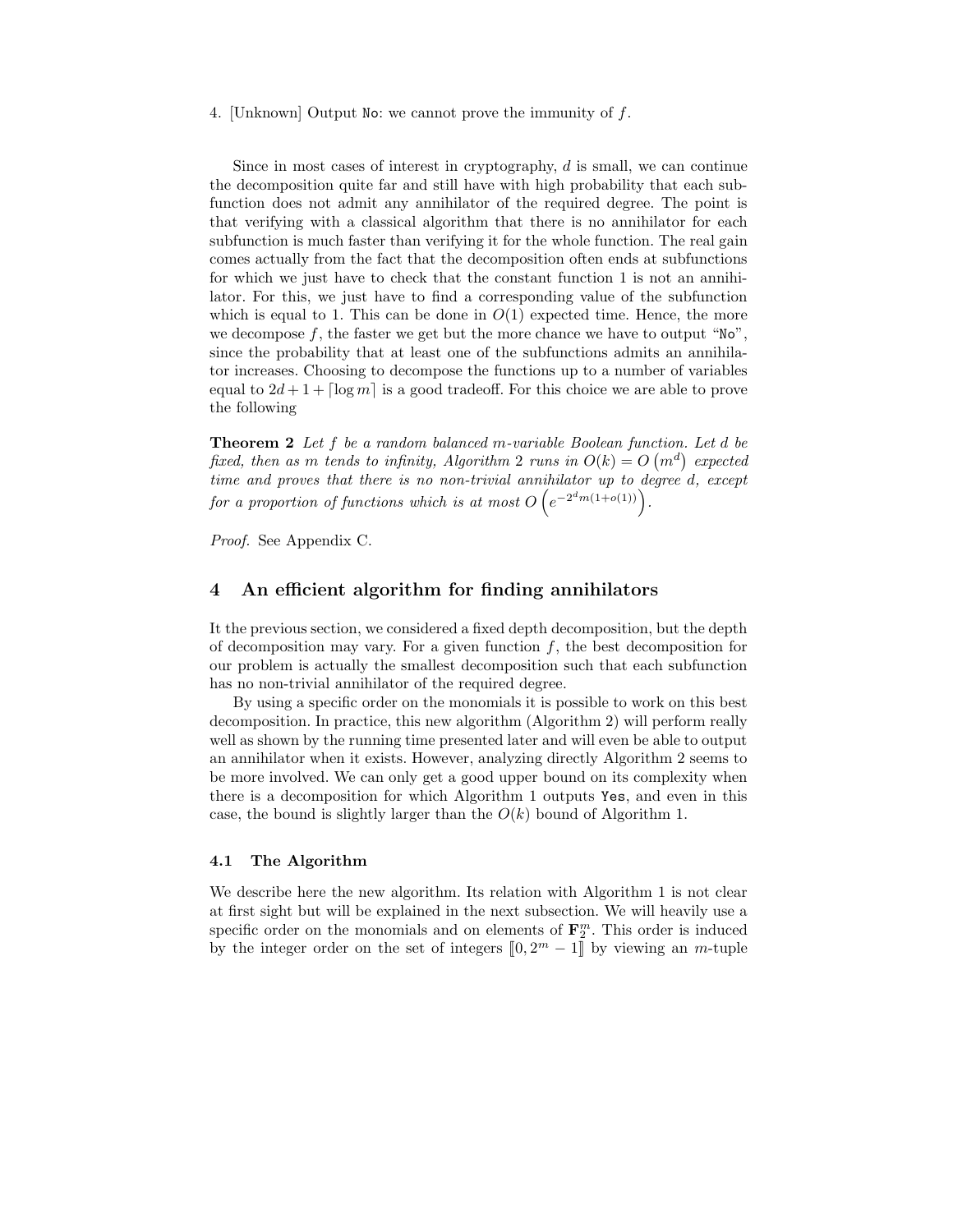x (or a monomial  $X$ ) as a binary representation of an integer. More precisely an element  $(x_0, \ldots, x_{m-1}) \in \mathbf{F}_2^m$  or the corresponding monomial  $X_0^{x_0} \ldots X_{m-1}^{x_{m-1}}$ are both associated to the integer  $\sum_{i=0}^{m-1} x_i 2^i$ . This identification allows us to compare monomials with points in  $\mathbf{F}_2^m$  and to speak about intervals. For instance for  $a, b \in \mathbf{F}_2^m$  with  $a < b$  we define  $[a, b]^{\text{def}}_2 \{y \in \mathbf{F}_2^m : a \leq y < b\}$ . We also index from 0 to  $k-1$  the m-variable monomials of degree  $\leq d$  arranged in increasing order.

We are now ready to describe Algorithm 2. The idea behind it is just to compute incrementally (for an x varying in  $\mathbf{F}_2^m$ ) an annihilator basis of f restricted to the first x points.

**Algorithm 2** (Incremental algorithm) The input is a Boolean function f in m variables and a number  $d$ . The output is a basis of the subspace of annihilators for f of degree  $\leq d$ .

- 1. [Initialization] Set the basis stack S to the constant function 1. Set the current monomial index *i* to 0. Initialize x to the first value in  $\mathbf{F}_2^m$  such that  $f(x) = 1$ .
- 2. [Add basis element?] While the monomial of index  $(i + 1)$  is smaller than or equal to  $x$ , push it onto the top of  $S$  and increment  $i$ .
- 3. [Remove basis element?] If any, find the element of S closest to the top that evaluates to 1 on x. XOR it with all the other elements of S that evaluate to 1 on  $x$  and remove it from  $S$ .
- 4. [Skip to next monomial?] If the annihilator space is trivial, increment  $i$ , push the monomial of index i onto the top of  $S$  and set  $x$  to be this monomial.
- 5. [Loop?] If possible, increment x until  $f(x) = 1$  and go back to step 2.
- 6. [end] Execute a last time step 2 and return the current basis stored in S.

The correctness of this algorithm follows from the two following lemmas

**Lemma 3.** Given a monomial  $X_0^{x_0} \ldots X_{m-1}^{x_{m-1}}$  of degree d, the associated monomial function is zero on all entries strictly smaller than  $x = (x_0, \ldots, x_{m-1})$ . Moreover, this function is equal to 1 on the interval  $[x, x']$  where x' is the first point in  $\mathbf{F}_2^m$  greater than x of weight  $\leq d$ .

Proof. The aforementioned monomial function evaluates to 1 on an m-tuple  $y = (y_0, \ldots, y_{m-1})$  iff for all i such that  $x_i = 1$  we also have  $y_i = 1$ . In such a case, we necessarily have  $\sum_{i=0}^{m-1} y_i 2^i \geq \sum_{i=0}^{m-1} x_i 2^i$  which concludes the first part of the proof. Now, let us define  $i_0$  to be the minimum of the set  $\{i, x_i \neq 0\}$ . Denote by  $x'$  the first point greater than  $x$  of weight less than or equal to  $d$ . The second assertion follows from the fact that all  $y'$  strictly between x and  $x'$ coincide with x for all positions greater than or equal to  $i_0$ . This implies that the aforementioned monomial evaluates to 1 at such  $y$ 's.

**Lemma 4.** Let  $A_{\leq x}(d)$ , respectively  $A_{\leq x}(d)$  be the set of m-variable Boolean functions g generated by the monomials of degree  $\leq d$  which are smaller than or equal to x that satisfy  $f(y)g(y) = 0$  for all entries  $y \in \mathbf{F}_2^m$  smaller than x, resp.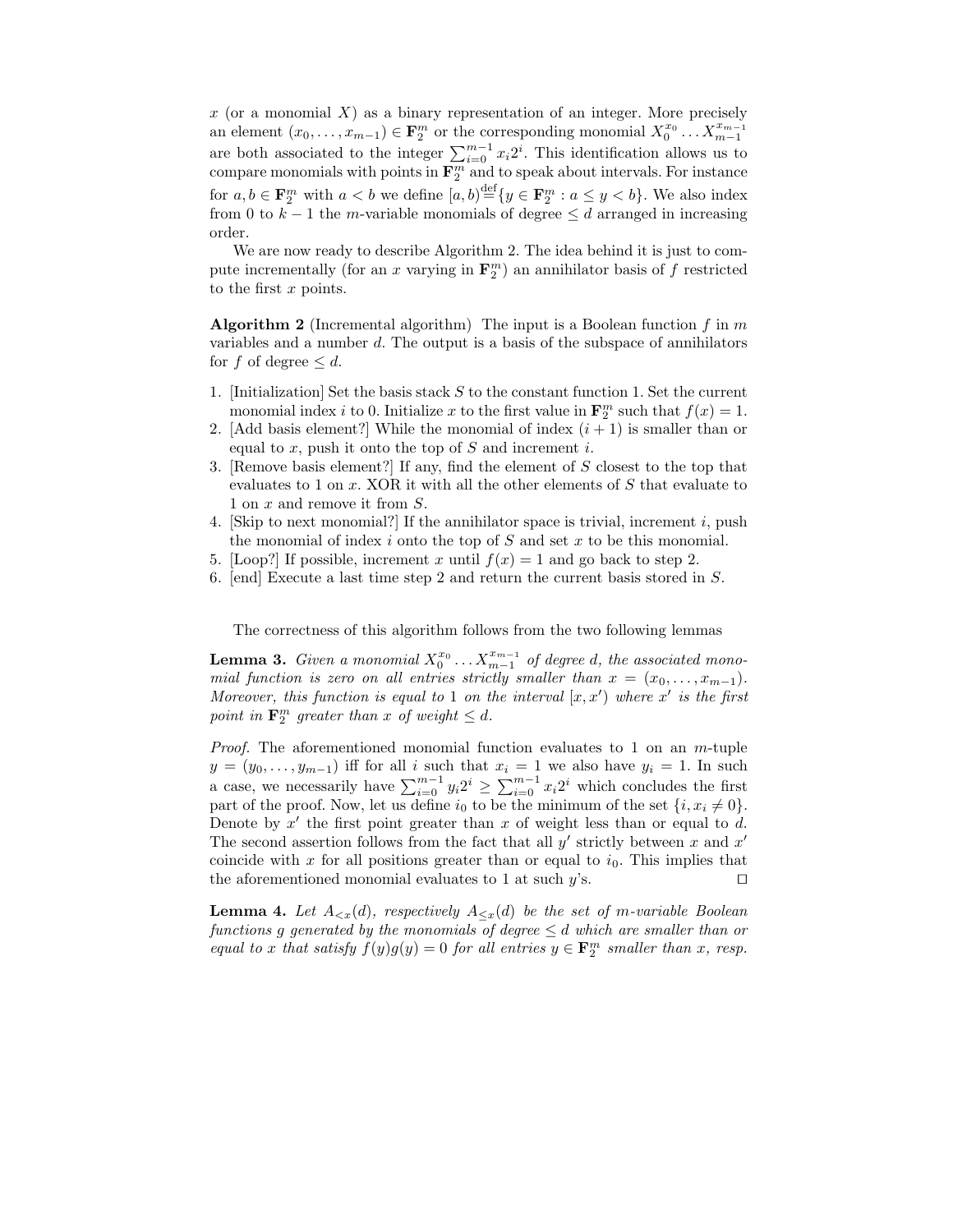smaller than or equal to x. We use the same notation when x is a monomial by *identifying* x with the corresponding point in  $\mathbf{F}_2^m$ . For a value x chosen by the algorithm, we denote by  $x^-$  its previously chosen value. Then

- The set S obtained after completing step 2 is a basis for  $A_{\leq x}(d)$ .
- The set S obtained after completing step 3 is a basis of  $A_{\leq x}(d)$ .
- $-$  If a monomial X has been added in step 4, then just after completing step  $\mathcal{A}, A_{\leq X}(d) = \{0, X\}.$
- $-$  For step 5, if no monomial has been added in step 4 just before, then after completing step 5 we have that  $f(x) = f(x^-) = 1$  and  $f(y) = 0$  for all y such that  $x^{-} < y < x$ . If a monomial X has been added in step 4 just before, we have after step 5 has been completed, that  $A_{\leq X}(d) = \{0, X\}.$

*Proof.* The key point is that by Lemma 3 the value of a Boolean function on  $x$ depends only on the monomials in its ANF smaller than or equal to  $x$ .

Let us check by induction on the number of times we perform step 2 that S is a basis of  $A_{\leq x}(d)$  after step 2 has been completed. This is obviously true the first time we perform step 2. The assertions on step 3,4,5 are also clearly true the first time they are performed. Consider now a further step 2 for which all assertions about the previous steps 2,3,4,5 hold. There are two possibilities depending on whether the previous step 4 has added or not a monomial to S. Case 1 : Assume that step 4 has added a monomial  $X$ .

Then  $A_{\leq X}(d) = \{0, X\}$ . All monomials added in step 2 are precisely the monomials X' of degree  $\leq d$  such that  $x \geq X' > X$ . Note that for all these X' we have  $X'(y)f(y) = 0$  for all  $y < x$ . This is also true for monomial X. Therefore all elements in S belong to  $A_{\leq x}(d)$ . All the elements in S are monomials and are necessarily independent. Consider now an element g in  $A_{\leq x}(d)$ . Let us first note that the ANF of g contains no monomial  $\langle X, \right)$  otherwise the Boolean function formed by the part of the ANF of g involving only monomials  $\lt X$  would belong to  $A_{\leq X}(d)$ , which is impossible. g is then necessarily a sum of monomials in S since we have put in S all monomials of degree  $\leq d$  between X and x. S is therefore a basis of  $A_{\leq x}(d)$ .

Case 2 : Assume that step 4 has added no monomial. In this case, we have added to S all monomials between  $x^-$  (exclusive) and  $x$  (inclusive) of degree  $\leq d$ . Note that  $f(y) = 0$  for all y such that  $x^{-} < y < x$ . From this, it is easy to check that all elements in S belong to  $A_{\leq x}(d)$ . They are also clearly independent. As before, consider a  $g \in A_{\leq x}(d)$ . Write  $g = g_{\leq x^-} + g_{>x^-}$ , where the ANF of  $g_{\leq x^-}$ consists in the monomials of the ANF of g which are smaller than or equal to  $\overline{x}^-$ . Notice from Lemma 3 that  $g_{\leq x^-}$  belongs to  $A_{\leq x^-}(d)$ . It is therefore generated by elements in S.  $g_{>x^-}$  is also clearly generated by the monomials added in step 2. S is therefore a basis of  $A_{\leq x}(d)$ .

The assertion on step 3 follows at once from the assertion on step 2, and the assertions about step 4 and 5 are straightforward.  $\square$ 

#### Remarks :

1. Step 4 might seem odd at first sight, because it could be omitted without changing the correctness of the algorithm. However it is an essential step for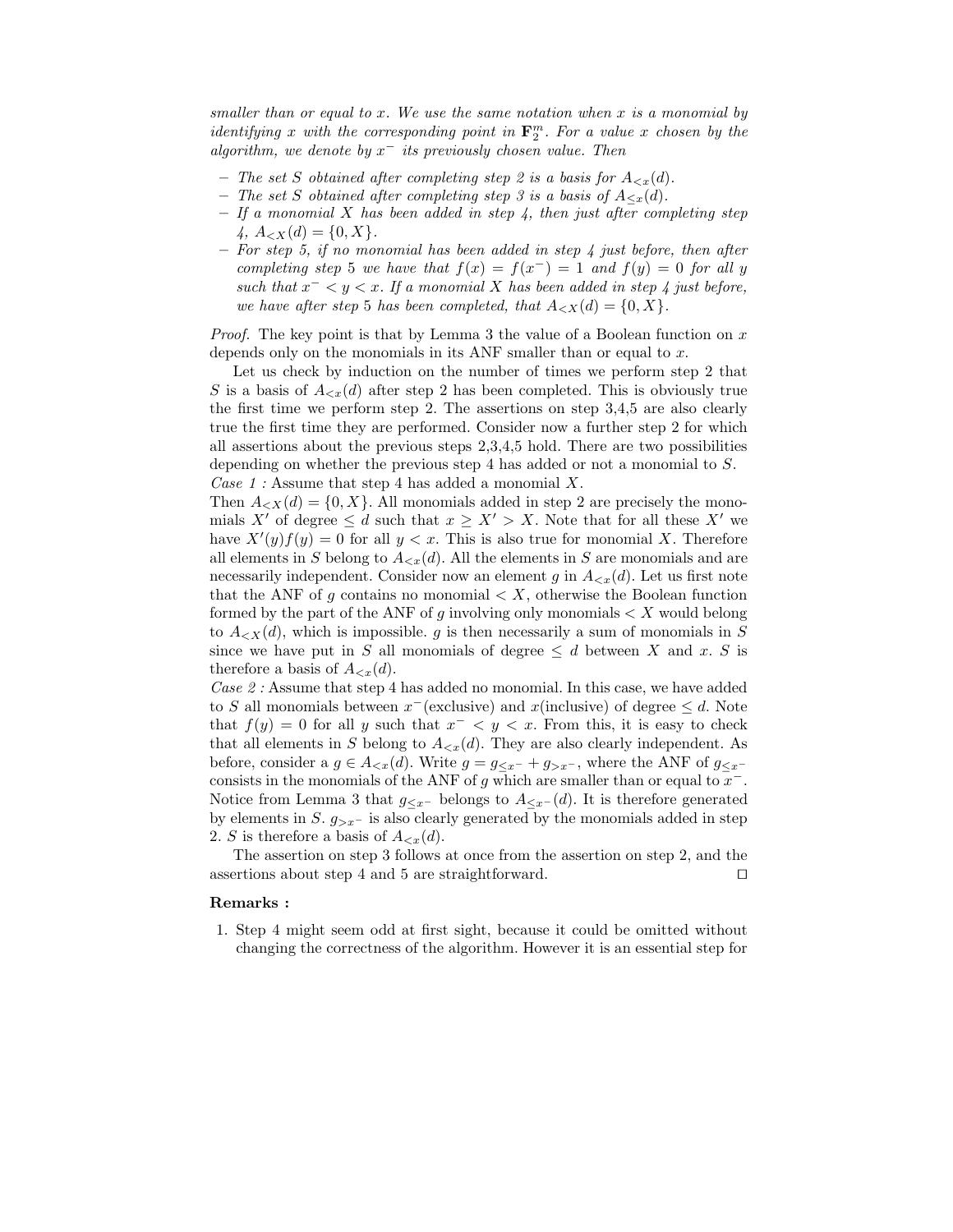having a low complexity algorithm. The point is that it avoids checking a lot of values of x satisfying  $f(x) = 1$  which are useless for the algorithm.

- 2. In step 3, taking the element of  $S$  closest to the top of the stack is a heuristic which really helps in being fast. Define the trailing monomial of a Boolean function as the smallest monomial appearing in its ANF, the closer we are to the top of the stack, the larger the trailing monomial will be. Taking elements the closest possible to the top of the stack will therefore tend to reduce the number of monomials in its ANF form. XOR'ing such a function to the other elements of the stack will therefore be more efficient.
- 3. Observe that Algorithm 2 necessarily outputs the empty-set if f evaluates to 1 in at least one point in any interval  $[X_1, X_2]$  where  $X_1$  and  $X_2$  are two consecutive monomials of degree  $\leq d$  (the monomials being ordered as explained above). This result comes from the second part of Lemma 3 and implies that such a function has no non-trivial annihilator in  $\mathcal{B}(d,m)$ . In particular, this applies to the inverse m-variable majority function which is defined by  $f(x) = 1$  iff  $|x| \le |m/2|$ . This function is equal to 1 on all monomials of degree  $\leq$  |m/2 and has therefore no non-trivial annihilator of degree  $\leq |m/2|$ .

## 4.2 Complexity issues

Let us now explain the relationship between Algorithm 1 and Algorithm 2 when there exists a decomposition for which the output of Algorithm 1 is "YES I can prove that there are no annihilator of degree  $\leq d$ ". Indeed let Algorithm 1 <sup>∗</sup> be a modified version of Algorithm 1 where we use Algorithm 2 on subfunctions instead of lazy Gaussian elimination. Then we have

**Proposition 1.** The complexity of Algorithm 2 is upper-bounded by the smallest  $\frac{1}{1}$  complexity of Algorithm  $1^*$  when it outputs YES.

Proof. Assume that we apply Algorithm  $1^*$  to a certain decomposition for which the corresponding output is YES. Consider the first restriction of  $f$  for which we look for an annihilator of degree  $\leq d$ . Notice that this subfunction is the restriction of f on  $[0, a)$ , where the integer associated to a is equal to  $2^{m'}$ , m' being the number of variables on which the restriction depends. Algorithm  $1^*$ coincides with Algorithm 2 on this subfunction and outputs that there are no annihilator. Notice now that the second subfunction considered by Algorithm 1<sup>\*</sup> is a restriction of f over an interval of the form  $[a, b)$ , and so on for all the other subfunctions which correspond to restrictions of  $f$ . Note that these intervals are consecutive and that they are examined by Algorithm  $1^*$  in a consecutive order. Since Algorithm  $1^*$  notices that every subfunction has no annihilator of the corresponding degree, Algorithm 2 also reduces in applying itself to each subfunction separately. The reduction is done implicitly because in this case an element in S will have only non zero coordinates on monomials in the current subfunction interval. The proposition follows.  $\Box$ 

Recall that this means that the minimum is taken over all decompositions of  $f$  for which all subfunctions have no non-trivial annihilators.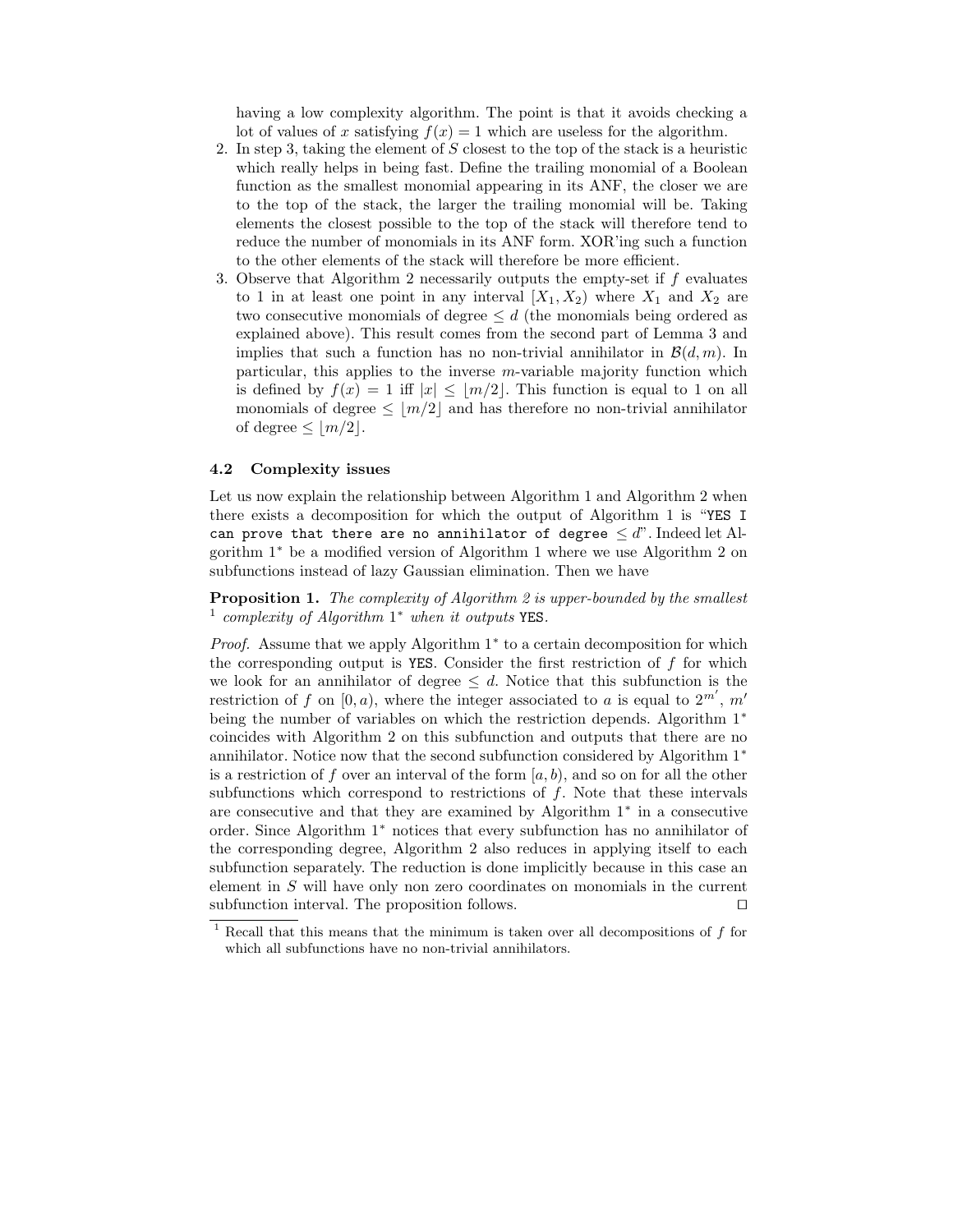However, the problem is that this does not show that Algorithm 2 is as efficient as Algorithm 1. If we use Algorithm 2 instead of lazy Gaussian elimination on the subfunctions in Algorithm 1, we are only able to use the weak bound  $E(m', d') \leq n'k'^2$  instead of the bound of Lemma 2  $(E(m', d')$  representing the expected running time of Algorithm 2 on the corresponding subfunction). But we still have  $E(m', 0) = O(1)$  and we obtain

**Proposition 2.** The complexity of Algorithm  $1^*$  applied to the decomposition of the previous section is  $O(k(\log m)^2)$ .

Proof. Let us first bound the expected complexity of Algorithm 2 when applied to a subfunction  $f'$  on  $m'$  variables to find annihilators of degree  $\leq d'$ . When  $d' \geq 1$  we will simply use the worst case complexity where we consider all  $n'$ points and for each of them, step 3 and 4 run in  $k^2$ . Thus we have  $E(m', d') =$  $O(n'k'^2)$ . In the case  $d' = 0$ , because of step 4, we will stop as soon as we get a point where  $f' = 1$  and we have the same expected running time as the lazy Gaussian algorithm, that is  $E(m', 0) = O(1)$ .

In the end, with the new  $E(m', d') = O(n'k'^2)$  we obtain a complexity in  $O(k(\log m)^2)$  for Algorithm 1<sup>\*</sup> which is only slightly larger than the bound of complexity of Algorithm 1.  $\Box$ 

#### 4.3 Benchmarks

We have implemented a version of Algorithm 2 in C language running on a Pentium 4 at 2.6GHz with 1Gb memory. The  $(d, m)$  entry in the following tables means that we calculated the annihilator subspace in  $\mathcal{B}(d, m)$  of a balanced mvariable Boolean function.

First of all, we ran some computations to find high degree annihilators. The results are presented in Figure 2. Notice that even for such large values of d corresponding to m, Algorithm 2 performs much better than lazy Gaussian elimination. Notice that the memory usage is better too, allowing to deal with cases where lazy Gaussian elimination ran out of memory.

| d.m                                                                                                                                   |  |  |  | $\left  2,6 \right  3,8 \left  4,10 \right  5,12 \left  6,14 \right  7,16 \left  8,18 \right  9,20$ |       |
|---------------------------------------------------------------------------------------------------------------------------------------|--|--|--|-----------------------------------------------------------------------------------------------------|-------|
|                                                                                                                                       |  |  |  | 22   93   386   1586   6476   26333   106762   431910                                               |       |
| Lazy G $\left  \right $ 0s $\left  \right $ 0s $\left  \right $ 0.1s $\left  \right $ 5s $\left  \right $ 2m30s $\left  \right $ 0.0m |  |  |  |                                                                                                     | l oom |
| Algo $2 \mid 0s \mid 0s \mid 0s \mid 0.01s \mid 0.5s \mid 20s \mid 15m$                                                               |  |  |  |                                                                                                     | - 12h |

Fig. 2. Running time to check a high degree immunity for random balanced functions. The abbreviation oom means Out Of Memory. The lowest degree of a non-trivial annihilator of all the tested functions appeared to be the maximum possible, that is  $\lceil \frac{m}{2} \rceil$ for an m-variable balanced Boolean function.

After this, we ran Algorithm 2 for small values of d and large values of  $m$ . The table in figure 3 clearly reflects the theoretical complexity in  $O(k)$ .

We have also checked the performances of our algorithm when there is an annihilator. The results are displayed in Figure 4. To make sure that the balanced Boolean function in m variables had an annihilator of a specified degree d, we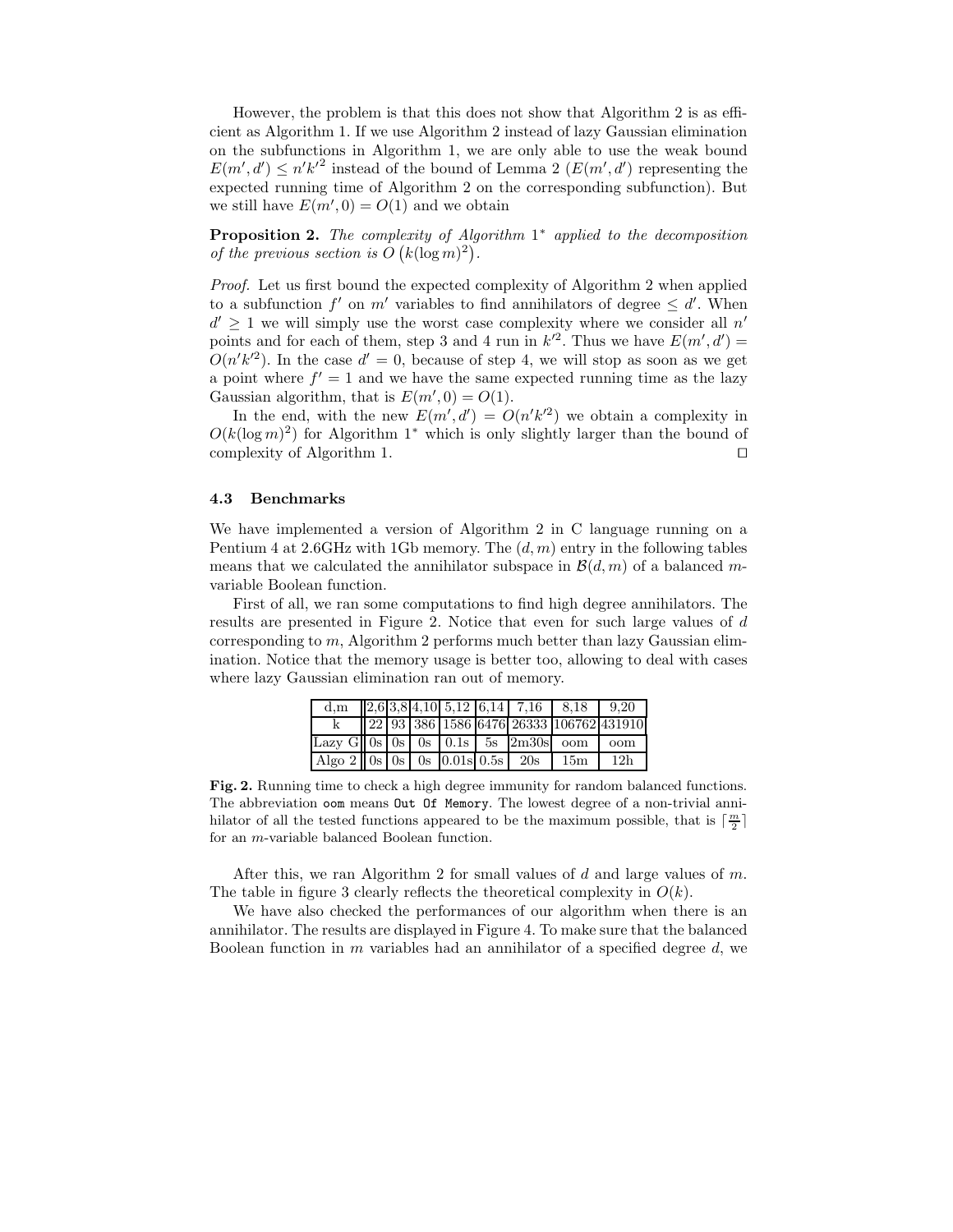| d,m   4,32   5,32   6,32   7,32    3,64   4,64   5,64    2,128    3,128    2,256 |  |                                                                                                                                                     |  |  |  |
|----------------------------------------------------------------------------------|--|-----------------------------------------------------------------------------------------------------------------------------------------------------|--|--|--|
|                                                                                  |  | $\left 4.10^{4}\right 2.10^{5}\left 1.10^{6}\right 4.10^{6}\left 4.10^{4}\right 6.10^{5}\left 8.10^{6}\right 8.10^{3}\left 3.10^{5}\right 3.10^{4}$ |  |  |  |
| Algo 2 1s 5s 30s 2m40s 1s 32s 8m 0.1s 32s 0.3s 0.3s                              |  |                                                                                                                                                     |  |  |  |

Fig. 3. Running time to check low degree immunity of functions with a large number of variables. The functions were chosen randomly among balanced function and no non-trivial annihilators were found.

| d.m                       |    |    |    | $\left  2,30 \right  3,30 \left  4,30 \right  5,30 \left  6,30 \right $    |
|---------------------------|----|----|----|----------------------------------------------------------------------------|
|                           |    |    |    | $\parallel$ 466 4526 3.10 <sup>4</sup> 2.10 <sup>5</sup> 8.10 <sup>5</sup> |
| Algo $2$   13m  1h   3h45 |    |    |    |                                                                            |
| Algo $2^*$                | 1s | 1s | 4s | $31s$ 4m $34s$                                                             |

Fig. 4. Running times for Algorithm 2 and  $2^*$  when  $m = 30$  and a non-trivial annihilator of degree d exists.

took a random g in  $\mathcal{B}(m)$  of degree d and weight w greater than  $2^{m-1}$ . Then we chose  $w - 2^{m-1}$  random values of g equal to 1 and made them equal to 0 to obtain a balanced function f. The f obtained this way has obviously  $1 + q$  as an annihilator of degree d. We chose  $m = 30$  for our experiments. In this case, Algorithm 2 has to check all  $2^{30}$  points and this can be really long. It is possible to modify the algorithm to obtain a new algorithm (Algorithm 2<sup>\*</sup>) which runs much faster by avoiding to consider all points of  $f$ . Since we know that there is an annihilator, the first modification is to skip to the next monomial in step 4 as soon as the annihilator space is of dimension 1. To speed up the process even more, another modification is to consider (at random) only a fraction of all the points where  $f$  is equal to 1 (one half for example). However, with this last modification, the output of the new algorithm is just a candidate set for the annihilator subspace : it always contains the right annihilator space, but it could be much larger. In spite of this fact, we found an annihilator space of dimension 1 at the end of all our experiments.

## 5 Conclusion

This article presents two algorithms of low complexity which allow to detect whether or not a given Boolean function has low degree multiples or low degree annihilators. They allow to check this kind of property even for Boolean functions with a large number of variables. They can be used to build cryptographically strong functions by devising such functions with respect to other criterions (nonlinearity, being balanced, resiliency, ... ) and by checking afterwards that such functions are also immune against algebraic attacks.

The analysis of the complexity of Algorithm 2 is probably somehow pessimistic and it is likely that it can be improved. It should also be interesting to improve this algorithm when we apply it to a Boolean function admitting a non-trivial annihilator of the specified degree.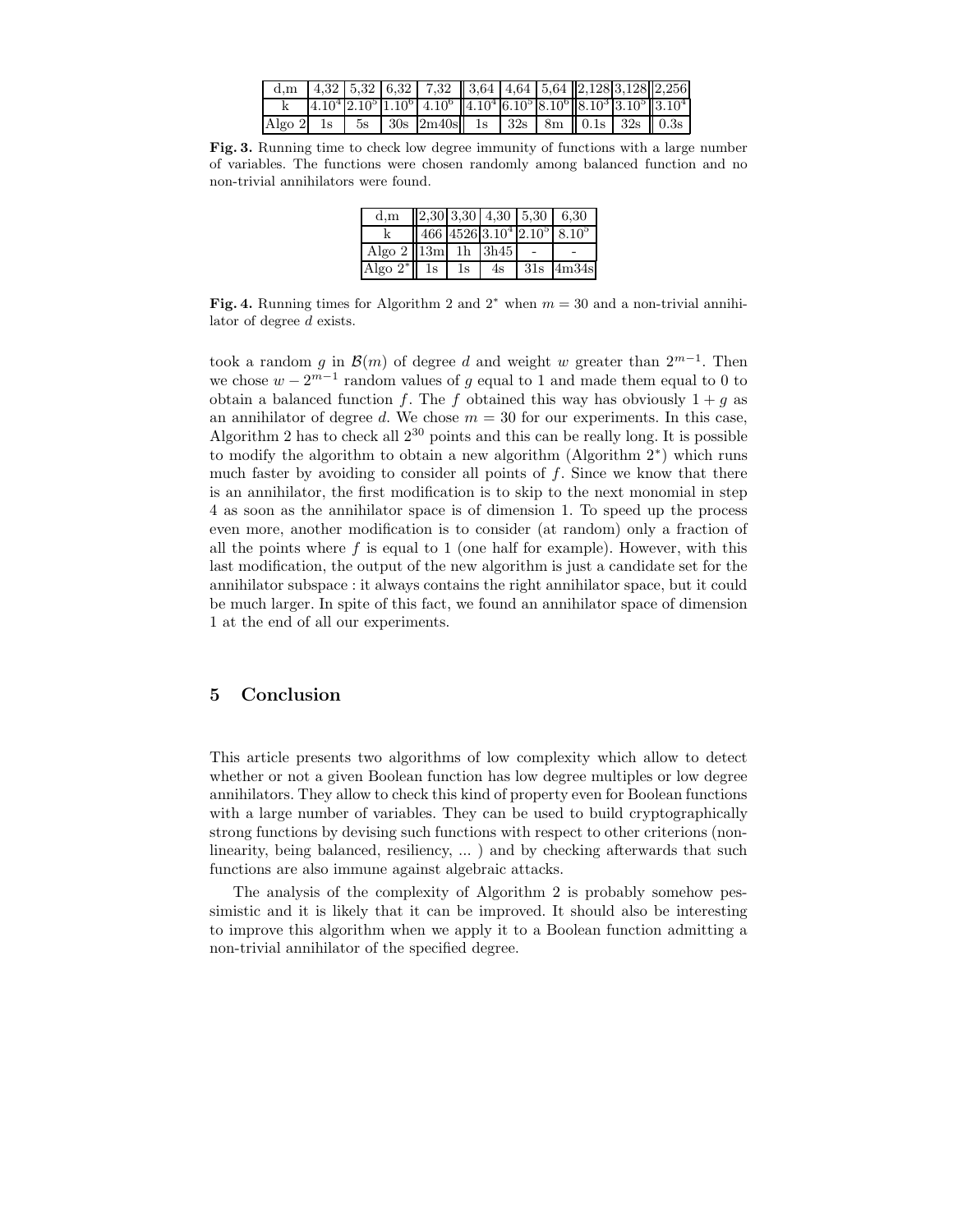## References

- [Arm04] Frederik Armknecht. On the existence of low-degree equations for algebraic attacks. 2004. http://eprint.iacr.org/2004/185/.
- [BP05] An Braeken and Bart Preneel. On the algebraic immunity of symmetric Boolean functions. 2005. http://eprint.iacr.org/2005/245/.
- [Car04] Claude Carlet. Improving the algebraic immunity of resilient and nonlinear functions and constructing bent functions. 2004. http://eprint.iacr.org/2004/276/.
- [CDG05] Nicolas Courtois, Blandine Debraize, and Eric Garrido. On exact algebraic [non-]immunity of S-boxes based on power functions. Cryptology ePrint Archive, Report 2005/203, 2005. http://eprint.iacr.org/2005/203.
- [CM03] Nicolas Courtois and Willi Meier. Algebraic attacks on stream ciphers with linear feedback. Advances in Cryptology - EUROCRYPT 2003, LNCS 2656:346–359, 2003.
- [Cou03] Nicolas Courtois. Fast algebraic attacks on stream ciphers with linear feedback. In Advances in Cryptology-CRYPTO 2003, volume 2729 of LNCS, pages 176–194. Springer Verlag, 2003.
- [CP02] Nicolas Courtois and Josef Pieprzyk. Cryptanalysis of block ciphers with overdefined systems of equations. Asiacrypt 2002, LNCS 2501, 2002. http://eprint.iacr.org/2002/044.
- [DGM04] Deepak Kumar Dalai, Kishan Chand Gupta, and Subhamoy Maitra. Results on algebraic immunity for cryptographically significant Boolean functions. In Anne Canteaut and Kapalee Viswanathan, editors, INDOCRYPT, volume 3348 of Lecture Notes in Computer Science, pages 92–106. Springer, 2004.
- [Did05] Frédéric Didier. A new bound on the block error probability after decoding over the erasure channel. Submited to IEEE IT, July 2005. http://wwwrocq.inria.fr/codes/Frederic.Didier/papers/Didier05.pdf.
- [DMS05] Deepak Kumar Dalai, Subhamoy Maitra, and Sumanta Sarkar. Basic theory in construction of Boolean functions with maximum possible annihilator immunity. 2005. http://eprint.iacr.org/2005/229/.
- [FA03] J.-C. Faugère and G. Ars. An algebraic cryptanalysis of nonlinear filter generator using Gröbner bases. Rapport de Recherche INRIA, 4739, 2003.
- [MPC04] Willi Meier, Enes Pasalic, and Claude Carlet. Algebraic attacks and decomposition of Boolean functions. Lecture Notes in Computer Science, 3027:474– 491, April 2004.

# A Proof of Lemma 1

Let  $n' = 2^{m'}$ ,  $k' = {m' \choose 0} + {m' \choose 1} + \cdots + {m' \choose d'}$  and  $n = 2^m$ . Note that  $n' \ge 2^{2d+1}m$ . We start the proof by noticing that the probability that the weight of  $f'$  is  $w$  is given by

$$
\frac{{n-n' \choose n/2-w} {n' \choose w}}{{n \choose n/2}}.
$$

By Stirling's formula this probability can be shown to be of the form  $O(e^{n'(h(w/n')-1)}),$ with  $h(x) = -x \ln x - (1 - x) \ln(1 - x)$ . Using Theorem 1 we obtain that the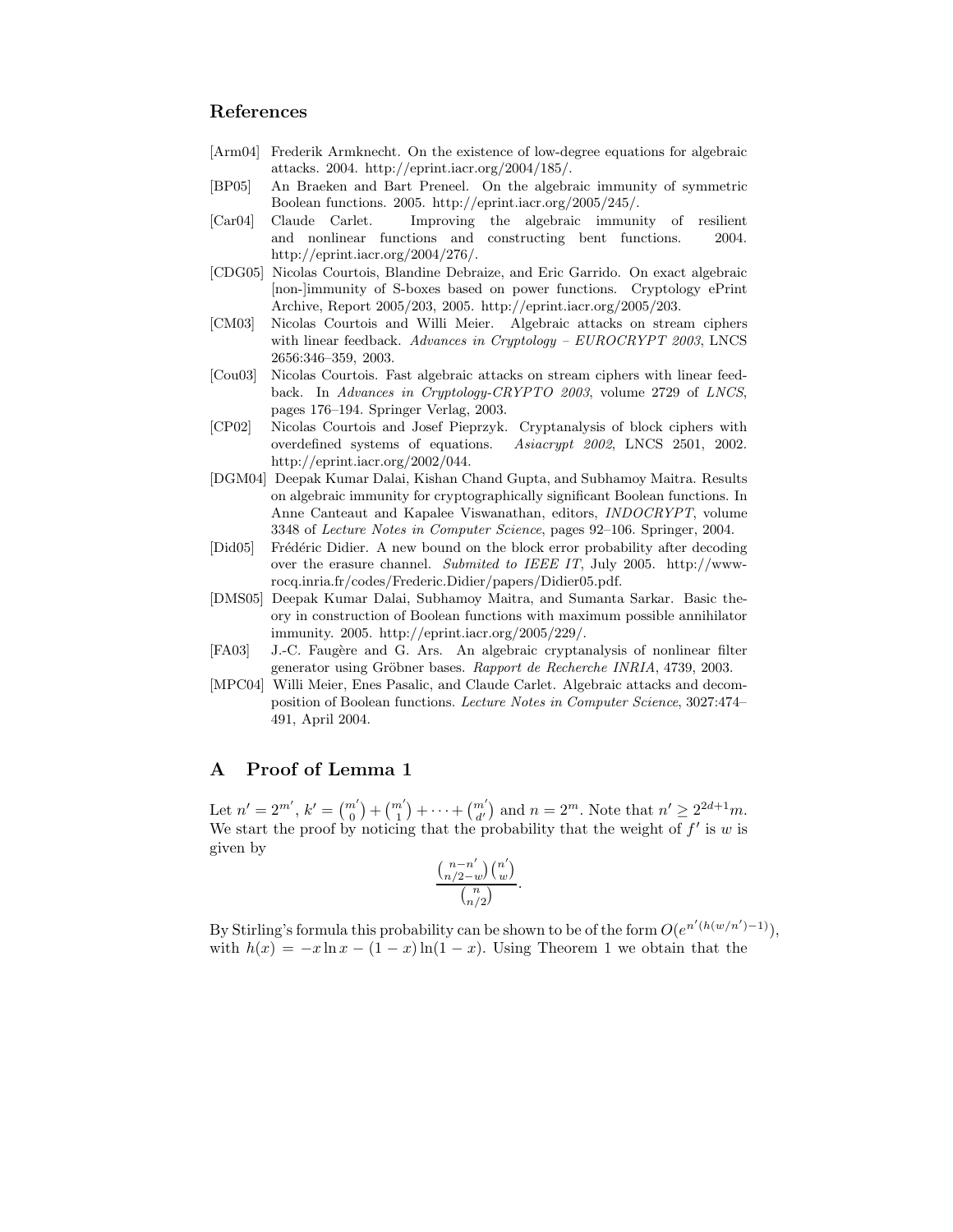probability that  $f'$  has an annihilator of degree  $\leq d$  is of the form

$$
\sum_{w=o}^{n'} O\left(e^{2^{2d+1}m\left[h(w/n')-1+\frac{1}{2^{d'}}\left(\ln(1-w/n')+\frac{k'(d'\ln 2+3)}{n'}\right)\right]}\right).
$$

It is straightforward to check that  $\frac{k'}{n'} = o(1)$  as m' tends to infinity. This implies that the  $\frac{k'(d' \ln 2+3)}{n'}$  term in the exponent tends to zero. Moreover, we have a linear (in  $m$ ) number of terms in the sum. Hence, we can upperbound it by its largest term times an  $e^{mo(1)}$  factor. Putting all these facts together, we obtain that the probability that  $f'$  has an annihilator of degree  $d'$  is upperbounded by an expression of the form

$$
e^{2^{2d+1}m\sup_{x\in[0,1]}g(x,d')(1+o(1))},
$$

where  $g(x, d') \stackrel{\text{def}}{=} h(x) - 1 + \frac{1}{2^{d'}} \ln(1 - x)$ . It can be checked that for  $d' \geq 1$ we have that  $\sup_{x \in [0,1]} g(x, d') \leq -\frac{1}{2^{d'}}$  $\frac{1}{2^{d'+1}}$ . The upper-bound given in Lemma 1 follows directly from this last remark.

# B Proof of Lemma 2

Let  $n' = 2^{m'}$ . First of all, the maximum complexity of lazy Gaussian elimination is  $O(n'k'^2)$ . Moreover, by using Theorem 1, the processing of  $w_0 = k'(\lceil d' \ln 2 \rceil +$ 5) equations in lazy Gaussian elimination fails to prove the immunity of  $f'$  in  $O(w_0k^2)$  with a probability smaller than

$$
e^{\frac{n'}{2^{d'}} \left(\frac{k'}{n'}(d'\ln(2)+3) + \ln\left(1 - \frac{w_0}{n'}\right)\right)} \le e^{-\frac{k'}{2^{d'-1}}(1 + o(1))}
$$

We can split the expected running time  $E$  in two. One part for the case where the Hamming weight of  $f'$  is greater than  $w_0$  and one part where this is not the case. We get

$$
E \le \left[ E_{w_0} + O(w_0 k'^2) + e^{-\frac{k'}{2^{d'-1}}(1+o(1))} O(n'k'^2) \right] + P(|f'| < w_0) O(n'k'^2)
$$

where  $E_{w_0}$  is the expected number of function evaluations we have to perform before actually finding  $w_0$  points where  $f'$  is equal to 1. Notice that in this setting  $k' = O(m'^{d'})$  and  $e^{-\frac{k'}{2^{d'-1}}(1+o(1))}n' = O(1)$ . The probability that we have to check i points to find  $w_0$  points for which an m-variable balanced Boolean function evaluates to 1 is given by

$$
\binom{i-1}{w_0-1} \frac{\binom{n-i}{n/2-w_0}}{\binom{n}{n/2}} = \binom{i-1}{w_0-1} \frac{(n)!(n/2)!(n/2)!}{(n-i)!(n/2-w_0)!(n/2+w_0-i)!}
$$

We can upper-bound this expression by

$$
\binom{i-1}{w_0-1} \frac{n^i}{2^i (n-i)^i} \le \frac{\binom{i-1}{w_0-1}}{2^i} \frac{1}{(1-\frac{n'}{n})^{n'}}
$$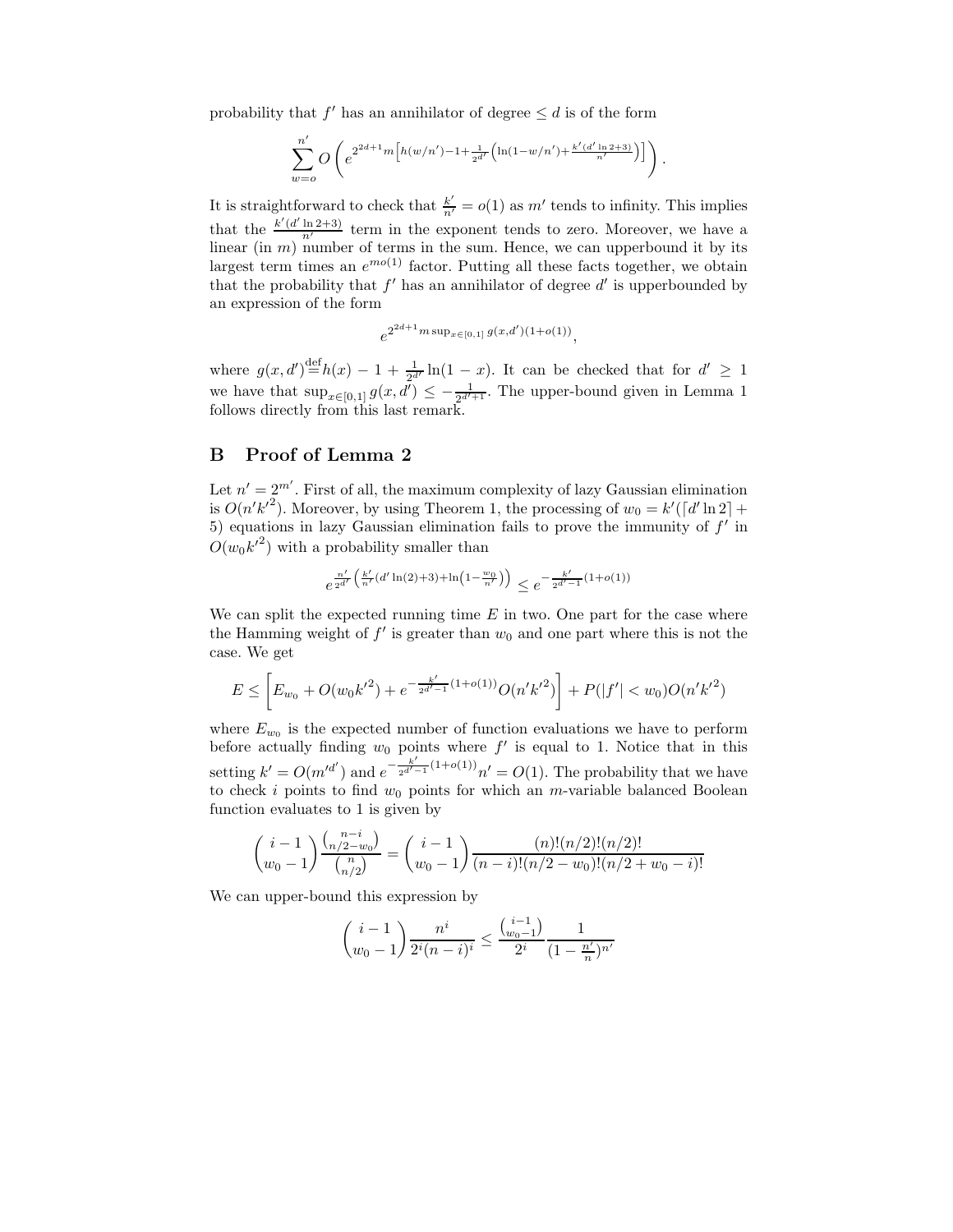Therefore we have for the expected number of function evaluations

$$
E_{w_0} = \frac{1}{(1 - \frac{n'}{n})^{n'}} \sum_{i=w_0}^{n'} {i-1 \choose w_0 - 1} \frac{i}{2^i} = O(w_0)
$$

In the same way, we have

$$
P(|f'| < w_0) \le \sum_{i=0}^{w_0-1} \frac{\binom{n'}{i}\binom{n-n'}{n/2-i}}{\binom{n}{n/2}} \le w_0 \binom{n'}{w_0} \frac{\binom{n-n'}{n-n'}}{\binom{n}{n/2}} \le \frac{w_0 n'^{w_0}}{2^{n'}} \frac{1}{(1-\frac{n'}{n})^{n'}}
$$

So  $P(|f'| < w_0)n' = O(1)$  which concludes the proof.

# C Proof of Theorem 2

The proof of this theorem starts by first evaluating  $N(m, d, m', d')$  which is the number of times we obtain an  $m'$ -variable subfunction for which we have to determine whether or not it has a degree  $\leq d'$  annihilator.

**Lemma 5.** We have  $N(m, d, m', d') = {m-m' \choose d-d'}$ .

Proof. We use Fact 1 (and also the notation introduced there) and notice that such subfunctions correspond to paths  $p = (p_1, p_2, \ldots, p_{m-m'}) \in \mathbf{F}_2^{m-m'}$  for which  $|p| = d - d'$ . The number of paths of this kind is obviously  $\binom{m - m'}{d - d'}$ .  $\Box$ 

Let  $E(m', d')$  be the expected running time of checking whether or not the m'-variable subfunction has a non-trivial annihilator of degree  $\leq d'$ . The crux of obtaining a low-complexity algorithm is that

**Lemma 6.** For any  $m'$ ,  $E(m', 0) = O(1)$ .

Proof. The idea is that in this case we just have to check whether or not the constant function 1 is an annihilator for the subfunction. This can be done by finding a point of the subfunction which evaluates to 1. Let  $n = 2^m$  and  $n' = 2^{m'}$ . The probability that we have to check  $i$  points to find a point for which an  $m$ variable balanced Boolean function evaluates to 1 is equal to  $\frac{\binom{n-i}{n/2-i}}{\binom{n}{n}}$  $\frac{\binom{n}{2}-1}{\binom{n}{n/2}}$ . Therefore the expected time is equal to

$$
\sum_{i=1}^{n'} i \frac{\binom{n-i}{n/2-1}}{\binom{n}{n/2}} + n' \frac{\binom{n-n'}{n/2}}{\binom{n}{n/2}}.
$$

The last term corresponds to the probability that the subfunction is the all-zero function and tends to  $0$  as  $n'$  tends to infinity. For the sum, we notice that  $\binom{n-i}{n/2-1}$  $\frac{\binom{n}{2}-1}{\binom{n}{2}-1} = \frac{n/2-i+1}{n-i} \leq \frac{1}{2}$  and therefore the expected time is smaller than

$$
\sum_{i=1}^{n'} i\left(\frac{1}{2}\right)^i + o(1) = O(1).
$$

| ۰ | ٦ |
|---|---|
|   |   |
|   |   |
|   |   |